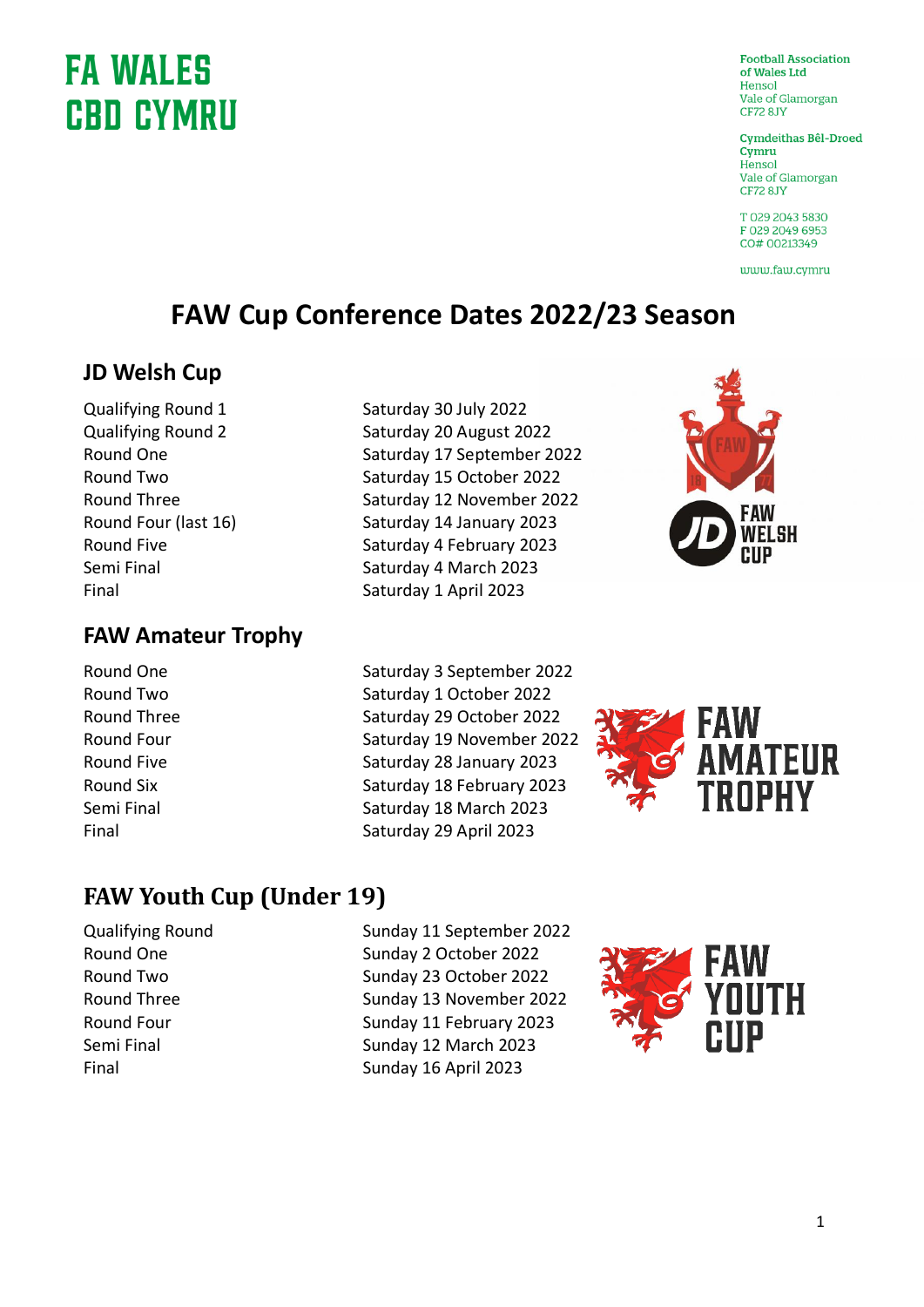# **FA WALES CBD CYMRU**

#### **FAW Women's Cup**

Qualifying Round (if needed) Sunday 18 September 2022 Round One Sunday 9 October 2022 Round Two Sunday 30 October 2022 Quarter Final Sunday 11 December 2022 Semi Final Sunday 19 February 2023

Final Sunday 23 April 2023

### **FAW U16's Girls (TBC based on decision on format)**

Round One Sunday 25 September 2022 Round Two Sunday 16 October 2022 Round Three Sunday 6 November 2022 Round Four Sunday 4 December 2022 Quarter Final Sunday 29 January 2023 Semi Final Sunday 26 February 2023 Final Sunday 23 April 2023\*



**WOMEN'S CUP** 

\* *Double header with Women's Cup if geographically suitable or Sun. 26th March otherwise.*

#### **FAW Academy Finals**

Academy Finals Day Sunday 30<sup>th</sup> April 2023

#### *Note WSFA Dates*

Saturday 6th May Tom Yeoman, John Mann and under 12 national festivals Friday 12th May National Primary Fives Festival. Sat/Sun 13/14th May Inter schools finals at TNS. Sat/Sun 20/21st May Inter Association finals at TNS.

*The Conference dates for the JD Welsh Cup, FAW Amateur Trophy, FAW Youth Cup, FAW Women's Cup and FAW Academy Finals were all approved by the National Cup Board at its meeting on 1st December 2021.*

**Football Association** of Wales Ltd Hensol vale of Glamorgan **CF72 8.IY** 

**Cymdeithas Bêl-Droed** Cymru Hensol Vale of Glamorgan CF72 8JY

T 029 2043 5830 F 029 2049 6953 CO# 00213349

www.faw.cvmru